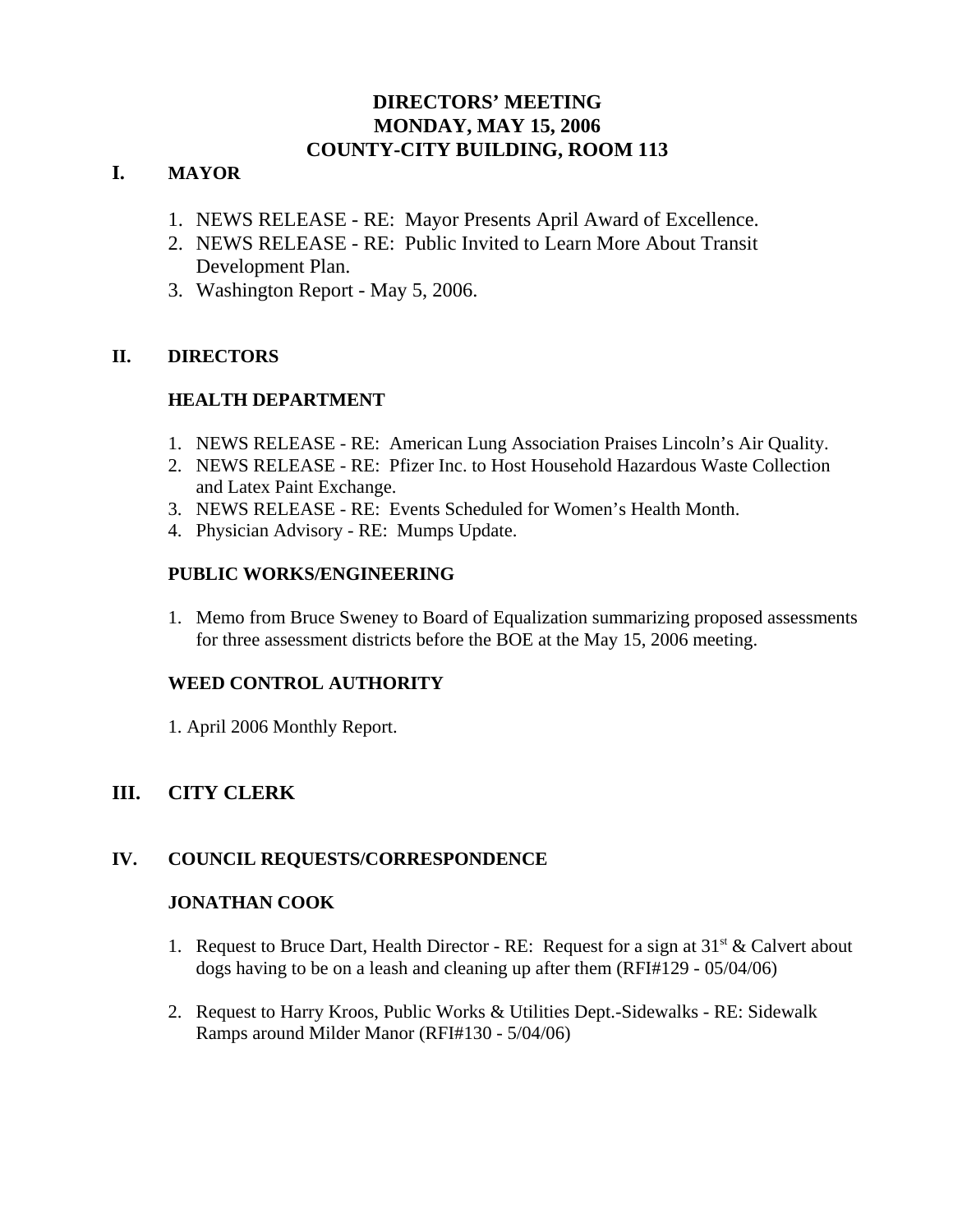#### **ROBIN ESCHLIMAN**

1. Request to Steve Hubka, Budget Officer - RE: Weeks ago the City had deficit of \$6 million-What is it now? - RFI#4 - 04/12/06.

# **V. MISCELLANEOUS**

### **Correspondence Opposed to Proposal to Ban Concealed Weapons**

- 1. Email from LeRoy Penlerick.
- 2. Email from David Oenbring.
- 3. Email from Doug Vandervort.

## **Correspondence Supporting Proposal to Ban Concealed Weapons**

- 1. Email from Beatty Brasch.
- 2. Email from Penny Siefker.
- 3. Email from Dick Boyd.
- 4. Email from Tim K. Johnson.
- 5. Email from Joan Anderson.

## **Other Correspondence**

- 1. Email from Barbara Woodbeck RE: Opposed to Starbucks at Intersection of 9th and Van Dorn Streets. (Distributed to Council Members on 05/08/06).
- 2. Email from Michele York RE: Safety in public schools on election days with possible sex offenders visiting to vote.
- 3. Email from Justin Smith RE: His LES bill.

## **VI. ADJOURNMENT**

**F:\FILES\CITYCOUN\WP\DA051506.wpd**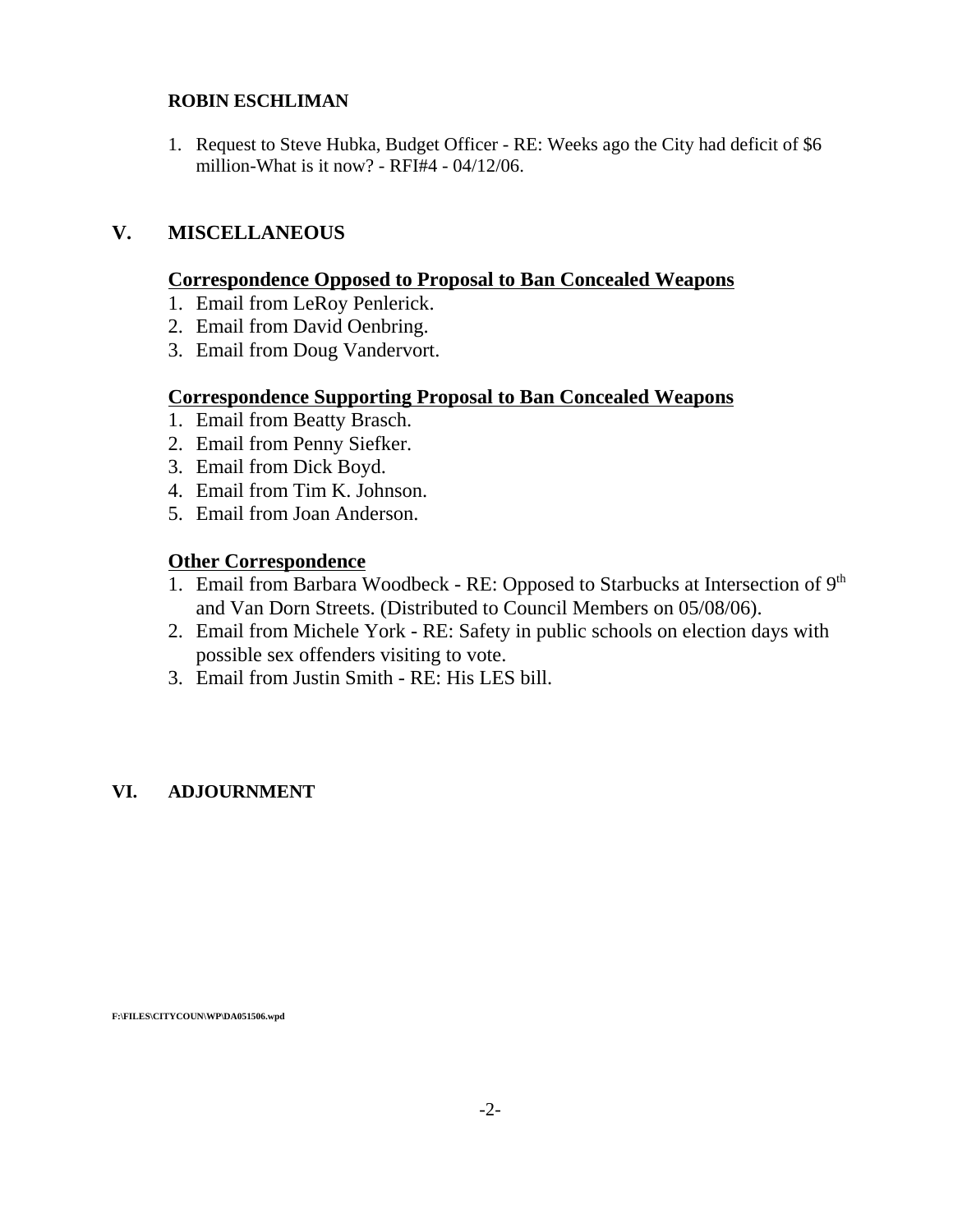## **DIRECTORS' MEETING MINUTES MONDAY, MAY 15, 2006 COUNTY/CITY BUILDING CONFERENCE ROOM 113**

**Council Members Present:** Ken Svoboda, Chair; Patte Newman, Vice-Chair; Dan Marvin, Jonathan Cook, Robin Eschliman, Jon Camp, Annette McRoy.

**Others Present:** Mayor Coleen Seng, Mark Bowen, Rick Hoppe, Lin Quenzer, Darl Naumann, Mayor's Office; City Clerk Joan Ross; Dana Roper, City Attorney; Directors and Department Heads; Tammy Grammer, City Council Staff; Deena Winter, Lincoln Journal Star Representative; and Coby Mach, LIBA.

## **I. MAYOR -**

Mayor Coleen Seng had no comments, she called on Directors. Lynn Johnson (Parks & Recreation Director) stated regarding Item 6 on their Agenda, last week the bond issue did not pass we are going to be withdrawing this item. Nicole Fleck-Tooze (Public Works & Utilities) has been having ongoing conversations with them about perhaps bringing forward another agreement in the future regarding conservation on some of the floodplain land at the west end of the corridor. We certainly appreciated the opportunity to get that out before the public and see how people felt about it. He appreciates the support and thanked the Council.

Nicole Fleck-Tooze (Public Works & Utilities Department) stated we will bring something forward when the timing is right. Mr. Svoboda noted somebody will make a motion to withdraw Item 6. *[06R-34, Approving an Agreement between the City and State Dept. of Roads to identify a corridor for a linear park on the north side of the South Beltway between 27th and 84th Streets.]*

Steve Beal (Health Department) reported we will have our first public forum to talk about pandemic flu. It will be held at the "F" Street Recreation Center on Saturday, June 3<sup>rd</sup> from 9:00 a.m. to 10:30 a.m., Doug Ahlberg (Lancaster County Emergency Management Director) and Bruce Dart (Health Director) will be the presenters. We are going to be leaving plenty of time for the community for questions and comments about it. He will get the details for Council. Mr. Svoboda commented send the details to Tammy Grammer in the Council Office and she will distribute it.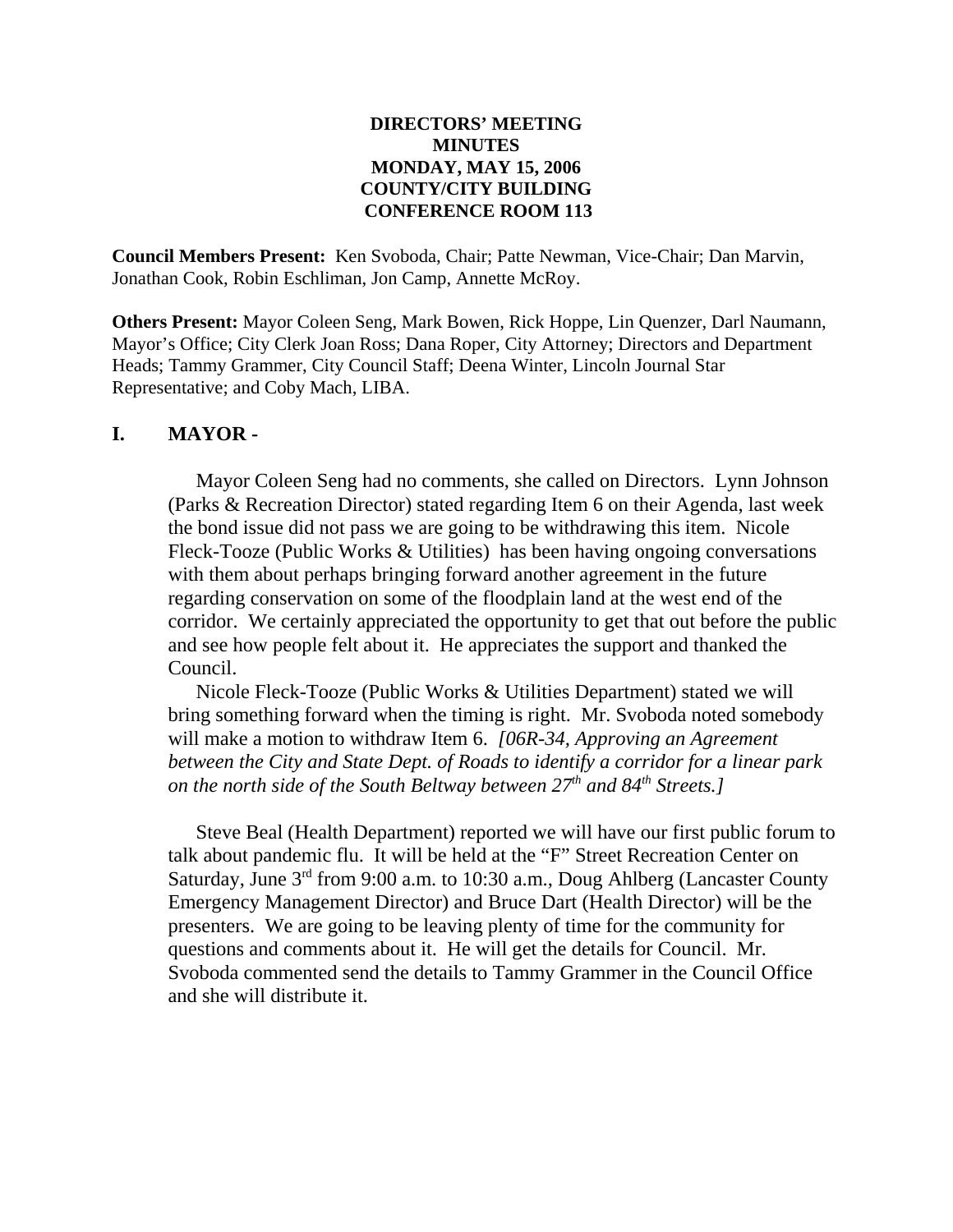Police Chief Casady reported this morning we received one of those asset checks delivered to us by the Lincoln Independent Business Association (LIBA). LIBA did a fund-raiser for us after one of our K9's was killed in a tragic accident back in February. Raised over \$19,000 and \$14,376 of that went to the Police Department and the remainder \$5,000 went to the Lincoln/Lancaster County Sheriff's Office as a donation from LIBA. We've also had several other individuals that have made donations, in all we've had slightly over \$40,000 contributed and that's all without asking. It was just people who came forward who did it and we really appreciate the support. The past 20 years we have not used a single dime of city funds to replace K9's those dogs are very expensive to replace. A dog is about \$7,000 to \$8,000 right now which has all been funded with donations. We are probably endowed for about the next 5 years now with these donations that we have received, so it's a really nice thing and it was covered very nicely by KLIN Radio.

Over the weekend, we made I think our  $19<sup>th</sup>$  arrests for prostitution and/or pandering. We continue to work that at our angle with undercover details involving both male and female officers, so we're both being solicited for sex and also encountering prostitutes that were negotiating deals.

Ms. Eschliman commented she told one constituent that she would ask Police Chief Casady about if there are laws on the books in some cities to treat the johns with the same penalties as sex offenders and is there anything we should be doing in Nebraska. Chief Casady stated there was a bill in the Legislature this session that would do just that, who ever introduced the bill was unaware it's already a more serious offense to solicit prostitutes. It is a class 4 felony pandering and that's what most of the people that are arrested for acts of prostitution in Lancaster County are being charged with is a felony crime of pandering and prostitution is a misdemeanor. So, he wouldn't be interested in having the penalty for pandering being the same as prostitution, he thinks prostitution should be more of a serious offense.

Mr. Svoboda commented to Coby Mach thank the LIBA Board for us on all your help on that project. He knows you had one individual, Mark Miller, and there were many others that spearheaded that project.

- 1. NEWS RELEASE RE: Mayor Presents April Award of Excellence. NO **COMMENTS**
- 2. NEWS RELEASE RE: Public Invited to Learn More About Transit Development Plan. — NO COMMENTS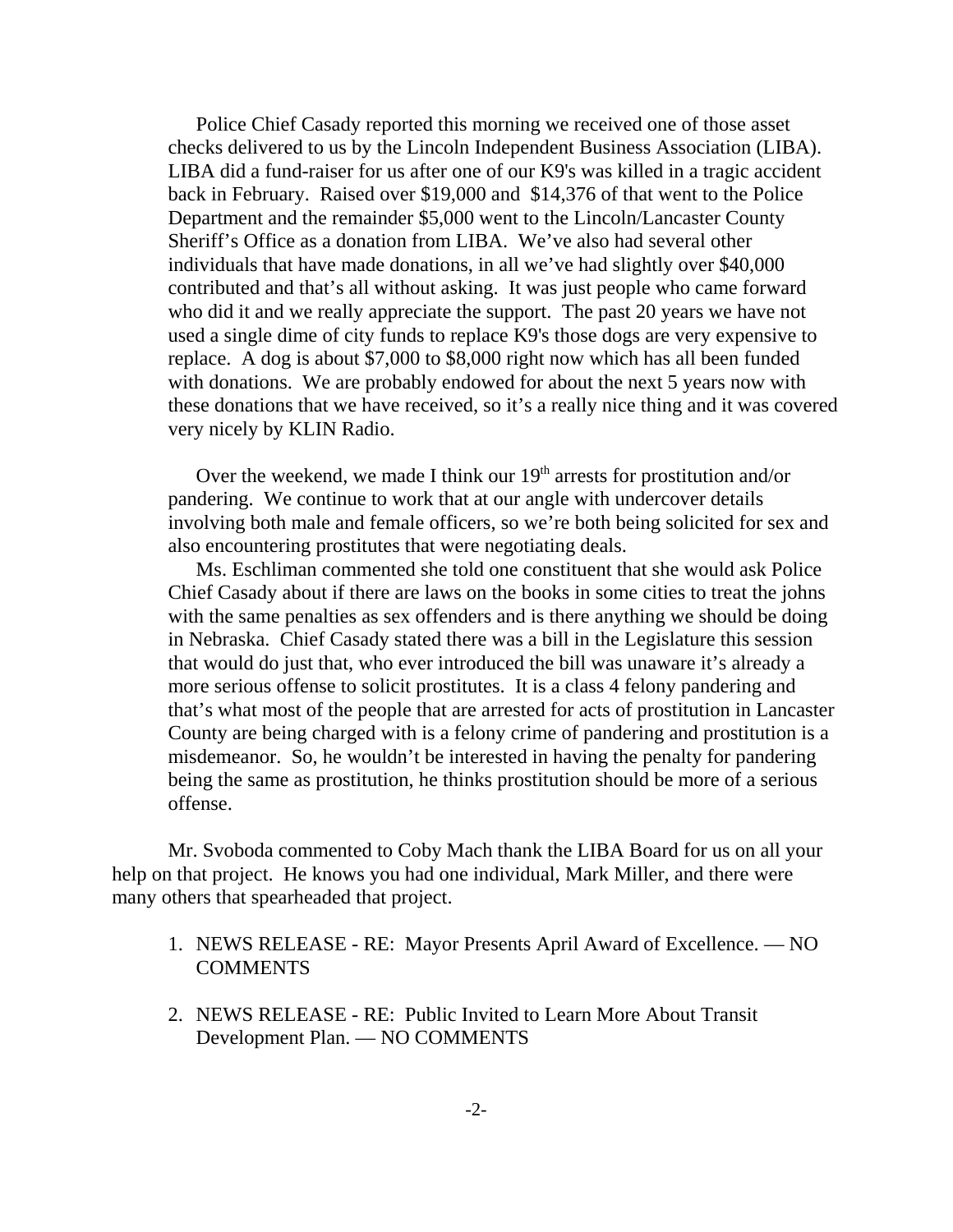3. Washington Report - May 5, 2006. — NO COMMENTS

### **II. DIRECTORS**

#### **HEALTH DEPARTMENT**

- 1. NEWS RELEASE RE: American Lung Association Praises Lincoln's Air Quality. — NO COMMENTS
- 2. NEWS RELEASE RE: Pfizer Inc. to Host Household Hazardous Waste Collection and Latex Paint Exchange. — NO COMMENTS
- 3. NEWS RELEASE RE: Events Scheduled for Women's Health Month. NO COMMENTS
- 4. Physician Advisory RE: Mumps Update. NO COMMENTS

#### **PUBLIC WORKS/ENGINEERING**

1. Memo from Bruce Sweney to Board of Equalization summarizing proposed assessments for three assessment districts before the BOE at the May 15, 2006 meeting. — NO COMMENTS

## **WEED CONTROL AUTHORITY**

1. April 2006 Monthly Report. — NO COMMENTS

#### **III. CITY CLERK -**

City Clerk Joan Ross stated on their Agenda for today, Item 1 under "Public Hearing-Liquor Resolutions" Matthew Owens of the Sidelines Deli stopped in this morning and withdrew his application. So, this one will be withdrawn and they'll have to come in with a new manager application. *[#1, Manager application of Matthew Owens for Summit Properties LLC dba Sidelines Deli at 1000 Saunders Ave.]* 

They have already talked about Item 6. *[06R-34, Approving an Agreement between the City and State Dept. of Roads to identify a corridor for a linear park on the north side of the South Beltway between*  $27<sup>th</sup>$  *and*  $84<sup>th</sup>$  *Streets.]*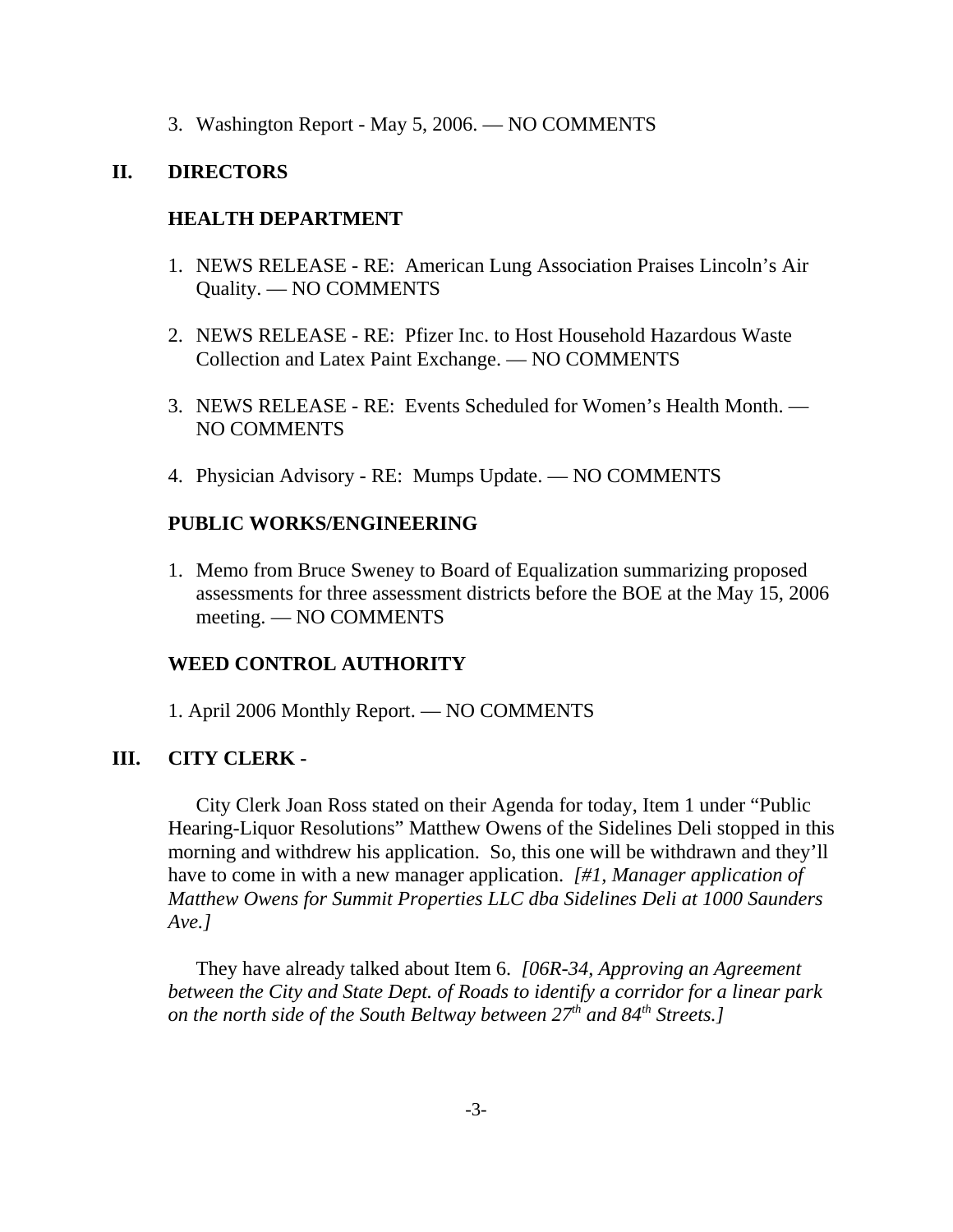For Item 17, there was a memo from Rick Peo (City Attorney's Office) that this agreement will not be approved by Resolution, it will be approved as an attachment to a bond ordinance. So, someone would make a motion to withdraw this item from the Agenda. *[06R-96, Approving the Highway 77 & Warlick Boulevard Conditional Annexation and Zoning Agreement between the City and Western Hemisphere Holding Company, Ridge Development Company, Southview Inc., Developments Unlimited, Dial-Southwest Village, LeGrande Excavating, and Norman H. LeGrande, relating to the annexation of approximately 463.8 acres of property generally located at South Folsom Street and West Denton Road.]* 

Regarding Items 18, 19, & 20, she spoke briefly with Rick Peo and he thought it would be okay to go ahead with public hearing on the other three items. But, maybe hold the vote until the ordinance catches up with it which would be June 12th. [*See Formal Council Agenda of May 15th for descriptions of these items.]* 

In your packet for Item 21 they have the redlined version. *[06R-86, Approving the Development and Conditional Zoning Agreement between the City and B&J Partnership relating to the development of property generally located on the block bounded by 9<sup>th</sup>, 10<sup>th</sup>, Hill and Van Dorn Streets.]* 

For Items 31 & 32, she believes they received a correspondence from Marvin Krout (Planning Director) to move these items off pending for action only. Council commented we don't remember seeing it. Mr. Krout stated we are not ready to have the agreement scheduled for next week, but would like to take off pending and schedule action on June  $5<sup>th</sup>$  for all items. If you remember you passed the change of zone subject to the annexation and so we need the annexation agreement to be reworked based on the new conditions and we are very close to having them completed. The applicant asked us to schedule this as soon as we could and June  $5<sup>th</sup>$  seems like the appropriate date for action.

Mr. Cook commented only probably with that is if you come up with a new annexation agreement people should have a chance to comment on it. Mr. Krout responded that's up to Council. Mr. Cook commented he thinks it might be appropriate that we schedule it for public hearing and vote that day.

Mr. Camp commented it sounds like the developer and all wants to have action on the  $5<sup>th</sup>$  and he's very much agreeable to it. But, if there's some substantial changes with the composition of this potential development we should get that financial information out to the public early, so they will know whether they want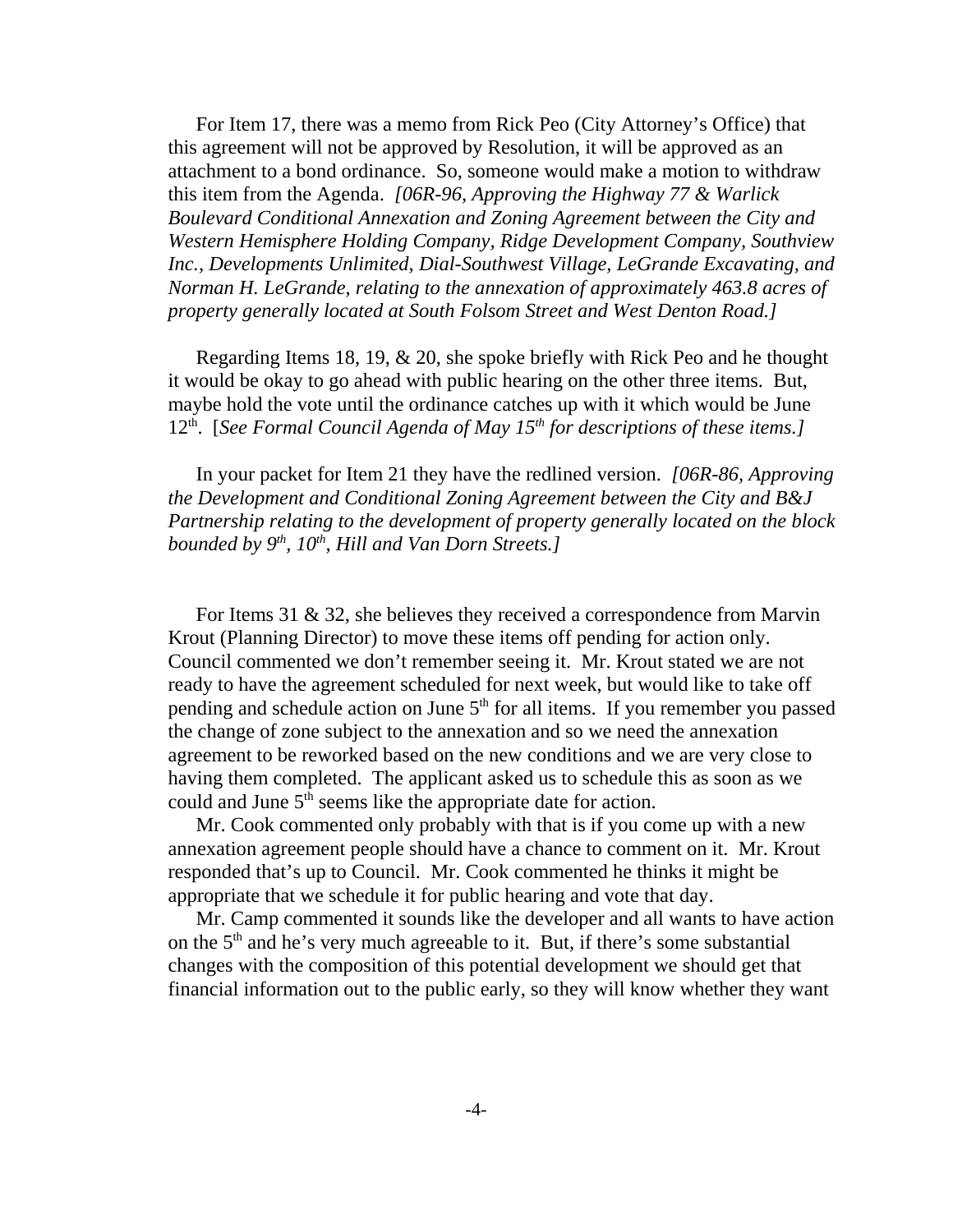to come and testify. Mr. Krout replied right that's why we are requesting to have action next week. Mr. Cook mentioned it would not hurt to have a summary memo as to what the major changes are that would end up coming to our Directors' packet because that is issued every week and will be posted. [*See Formal Council Agenda of May 15<sup>th</sup> for descriptions of these items.]* 

City Clerk Joan Ross stated Nicole Fleck-Tooze (Public Works & Utilities) wants to make some comments regarding Item 34, but they are ready to move this onto the Agenda for action on May  $22<sup>nd</sup>$ .

Nicole Fleck-Tooze stated we would recommend that Council go ahead and take action on May  $22<sup>nd</sup>$ . We have received a structural engineering report that was done for the wall and our recommendation will be to take action on it based on an amendment that we will work with the Law Department to draft that would make the right-of-way permit subject to the conditions in the structural engineering report. We will get you a copy of the report with a Motion-To-Amend and action can be taken next week. Mr. Cook questioned would this just effect the Resolution itself not the drawing. Ms. Tooze replied she thinks it would effect only the Resolution itself but she will check on it. Ms. Tooze noted there is a drawing attached to the engineering report. Mr. Cook commented if we schedule it for June  $5<sup>th</sup>$  that will give us time to get all the information. Ms. Tooze responded that's fine. City Clerk Joan Ross noted we will do that today. *[#34, 06R-66, Approving the use of public right-of-way by Landon Osborne for installation of a fence/wall at 1840 "E" Street.]* 

### **IV. COUNCIL REQUESTS/CORRESPONDENCE -**

#### **JON CAMP -**

Mr. Camp stated to Police Chief Casady that he was inquired by some people again around  $14<sup>th</sup>$  & "P" Street on the panhandling situation. I understand your position and the court cases and all but can we review it and really put a benefit to Lincoln and do something on this with homeless individuals and all. Is there another tactic we can take on it. Chief Casady commented do you have any ideas. Mr. Camp commented as long as there is no law I like to do whatever we can to eliminate the problem. Chief Casady stated the problem is that panhandling is not unlawful and we changed our law in Lincoln to conform to Supreme Court case law that has emerged in the past few years. Don't know what to do about it, we give a good effort down there to catch people who are engaged in the unlawful form of panhandling which is aggressive panhandling defined in our ordinance. But, these guys panhandling generally avoid that pretty suppressively and know exactly how far they can go. Dana Roper (City Attorney) commented in the old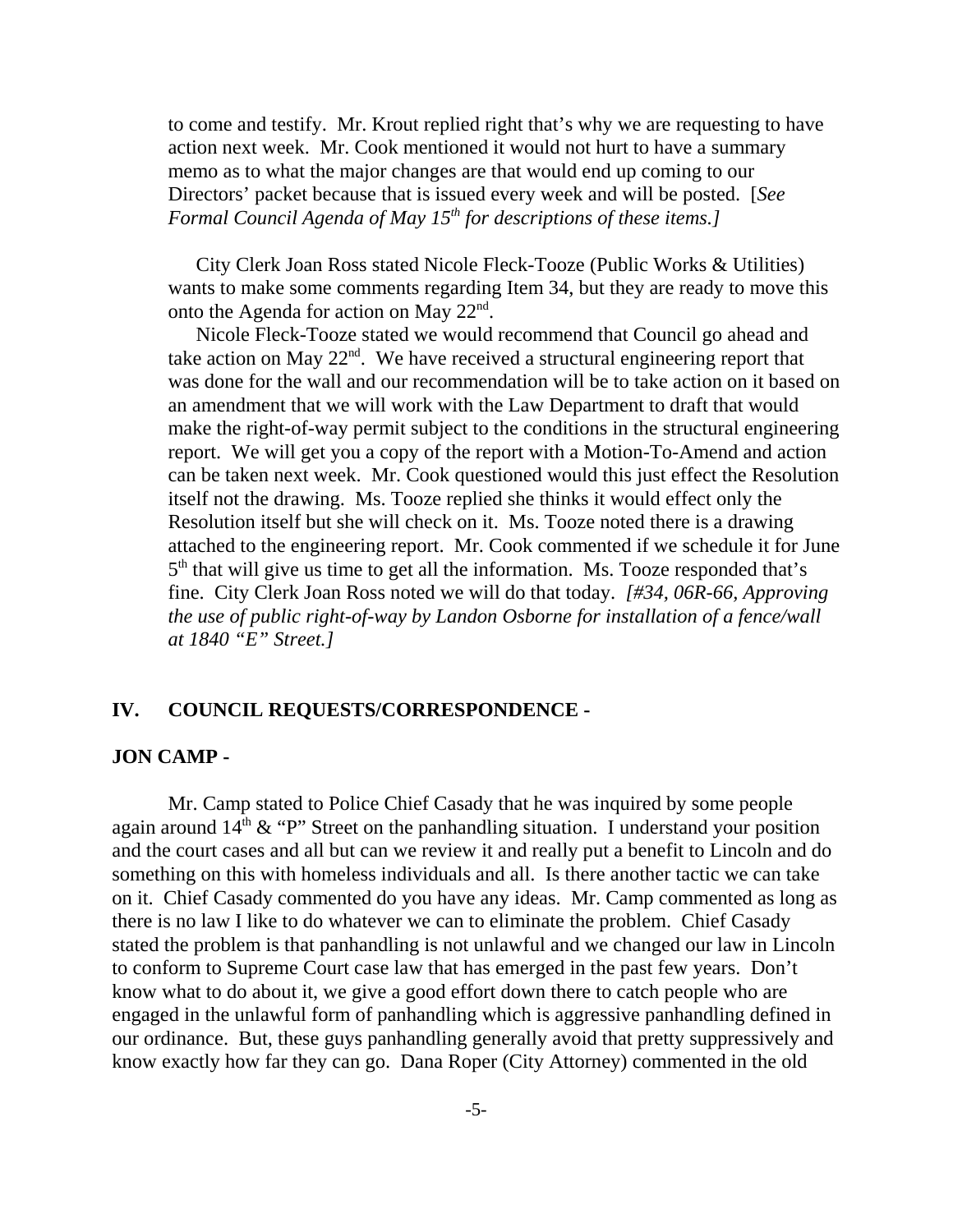days we use to be able to write tickets for loitering and clean-up downtown that way, but this has been deemed to be a protective constitutional right. The only time we can according to the United States Supreme Court decision, if it is aggressive panhandling and that's our problem. We've got to find an individual who has done it aggressively who has crossed the limit before we can write a ticket, there's very little that we can do. Mr. Roper commented it is  $1<sup>st</sup>$  amendment right. Mr. Camp commented it effects businesses.

Mr. Camp asked Darl Naumann if they could have an update of what's happening on the north side of  $48<sup>th</sup> \& ^{\circ}$  O" Street? Darl Naumann replied as far as we know we are still under the same redevelopment agreement, no one has signed off on it, and can give you more details when I know more.

#### **JONATHAN COOK -**

Mr. Cook stated about the article in the newspaper today in regards to a neighborhood upset with City's plans to uproot trees in the Coddington area, he's concerned about this article. As I understood it was alternative plans to avoid cutting the trees down and the article said somebody from Schemmer Associates is working with the City but in the end the trees could not be saved. He has talked to a lot of the neighbors and been to a Neighborhood Meeting out there, and I don't believe that there is no chance of saving those trees. I think it is an issue of roadway design and I know that there is an opportunity to make some adjustments that could do it, it's a matter of what we are willing to do. At this point the project maybe just put off for many years but I just want to note today that this article seems to indicate there is no room for that kind of compromise. Certainly if this project were to ever come forward and we were to find funding, I would certainly work to save the trees and find a way to make this project work with those kinds of conditions because I think this is very important to the neighbors. Also, I would hate to see this kind of conflict arising in a neighborhood that otherwise generally up until this project was very supportive of the street project. But, now they see that there's not a compromise and it's making them very unhappy about it. Mr. Cook commented he just wanted to bring this up today.

Mr. Cook stated he would like to speak with Marvin Krout (Planning Director) and Lynn Johnson (Parks & Recreation Director) after the Directors' Meeting today.

1. Request to Bruce Dart, Health Director - RE: Request for a sign at  $31<sup>st</sup>$  & Calvert about dogs having to be on a leash and cleaning up after them (RFI#129 - 05/04/06). — NO COMMENTS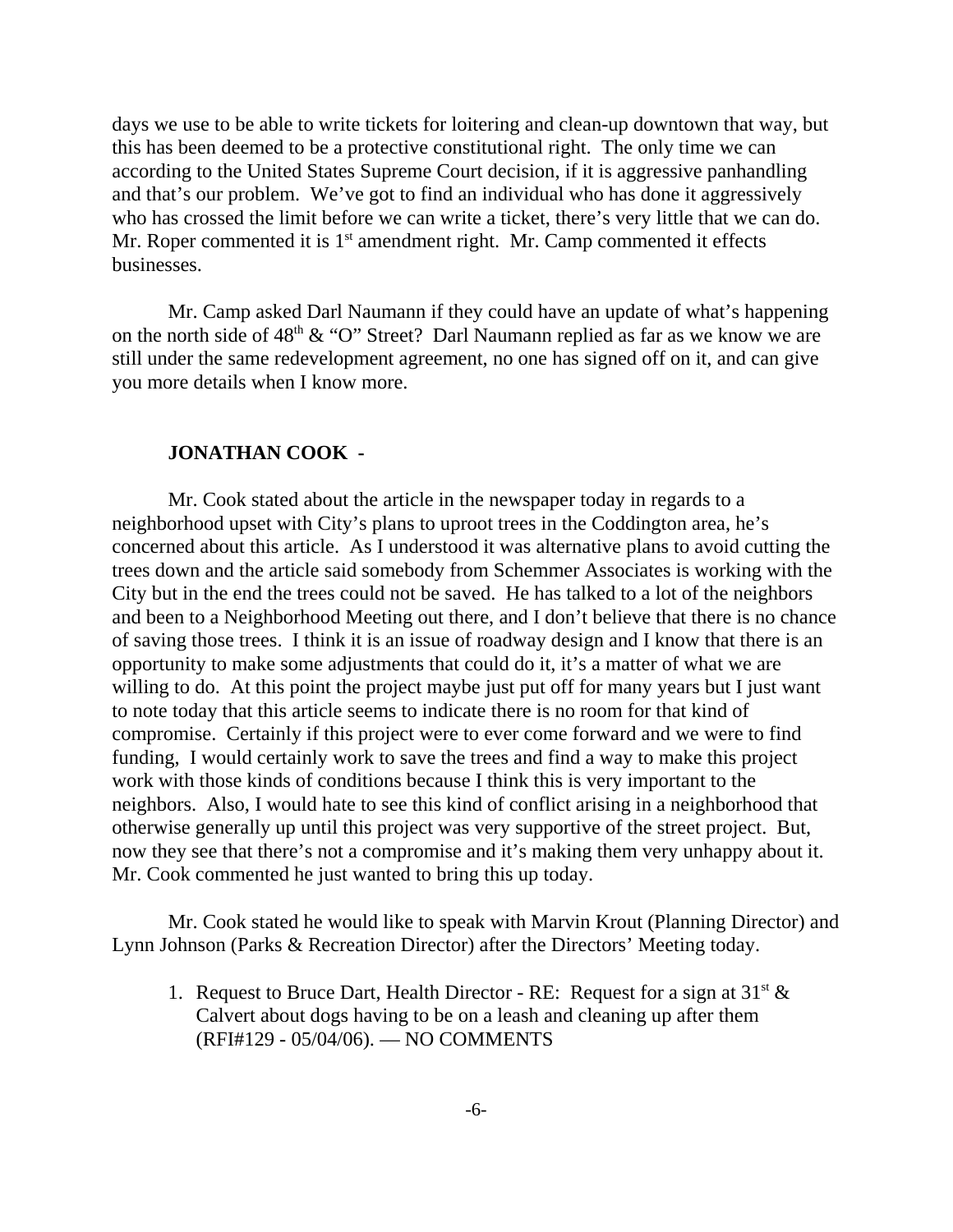2. Request to Harry Kroos, Public Works & Utilities Dept.-Sidewalks - RE: Sidewalk Ramps around Milder Manor (RFI#130 - 5/04/06). — NO **COMMENTS** 

## **ROBIN ESCHLIMAN - NO COMMENTS**

1. Request to Steve Hubka, Budget Officer - RE: Weeks ago the City had deficit of \$6 million-What is it now? - RFI#4 - 04/12/06. **—** NO COMMENTS

# **DAN MARVIN - NO COMMENTS**

# **ANNETTE McROY - NO COMMENTS**

# **PATTE NEWMAN - NO COMMENTS**

# **KEN SVOBODA - NO COMMENTS**

# **V. MISCELLANEOUS** -

## **Correspondence Opposed to Proposal to Ban Concealed Weapons**

- 1. Email from LeRoy Penlerick. NO COMMENTS
- 2. Email from David Oenbring. NO COMMENTS
- 3. Email from Doug Vandervort. NO COMMENTS

# **Correspondence Supporting Proposal to Ban Concealed Weapons**

- 1. Email from Beatty Brasch. NO COMMENTS
- 2. Email from Penny Siefker. NO COMMENTS
- 3. Email from Dick Boyd. NO COMMENTS
- 4. Email from Tim K. Johnson. NO COMMENTS
- 5. Email from Joan Anderson. NO COMMENTS

## **Other Correspondence**

1. Email from Barbara Woodbeck - RE: Opposed to Starbucks at Intersection of  $9<sup>th</sup>$  and Van Dorn Streets (Distributed to Council Members on 05/08/06). — NO COMMENTS